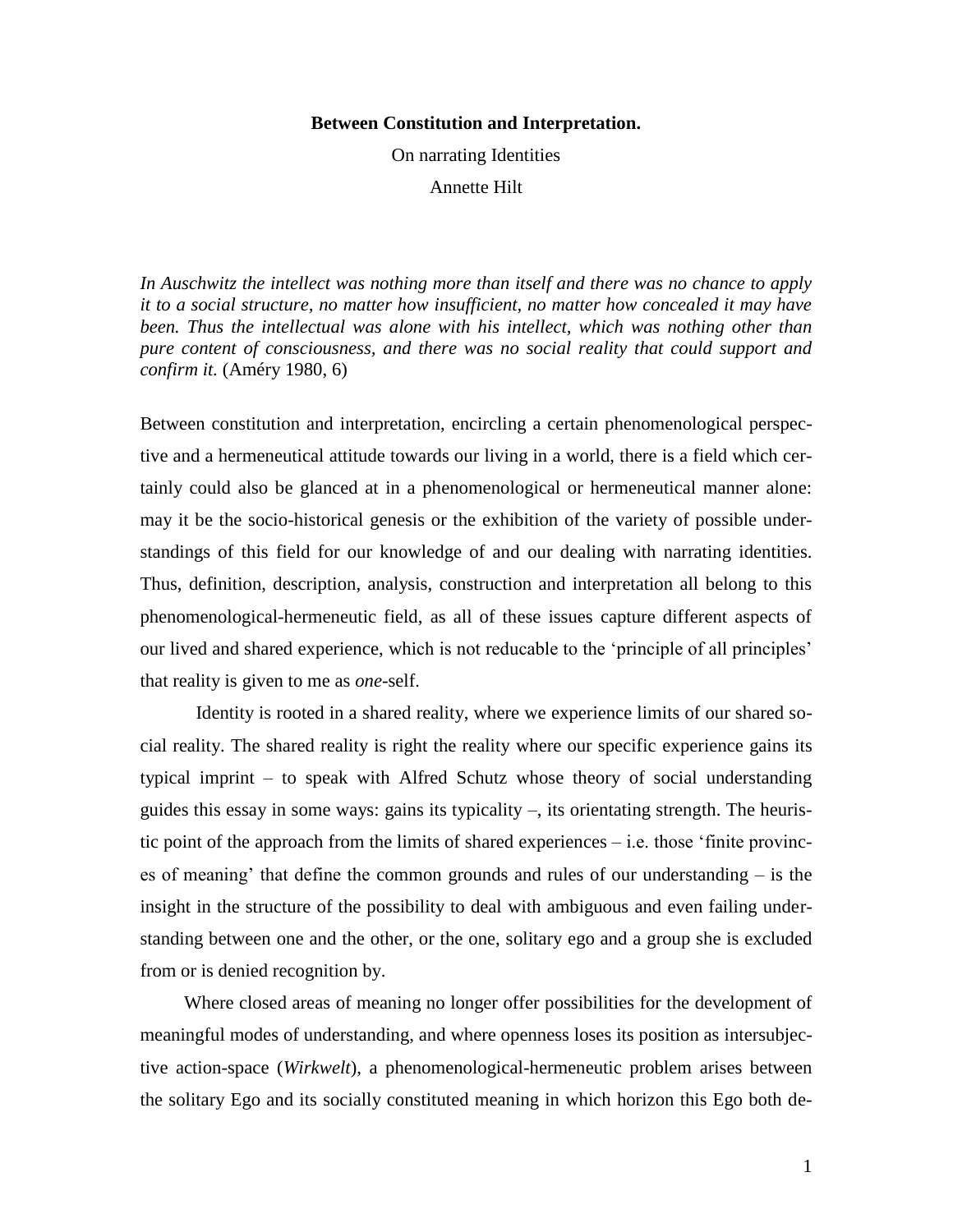velops a self and actively as well as passively experiences this self-constitution. The solitary ego – appreciated as intimate person (Scheler) which yet has to transcend her immanence to express her self-sufficiency– no longer finds an outerworld suitable to prove her own reality to herself; also she lacks a world to transcend the ambiguously irreal reality of her solitariness in order to perspectivize, to understand and reflect on it. This problem will be explored through a dialogue between Alfred Schutz's phenomenological categories of constituting and understanding meaning and Imre Kertész' literary - narrative – expression of a life lived at the edge of the social sphere and his regaining of identity by experimenting with narrative interpretation of a lived life.

The Hungarian writer Kertész, as an adolescent survivor of the Nazi concentrationcamps, tries to 'relive' his past; given that his 'own' history is inaccessible to others, however, he places his story within the explanatory frames of the political fate of European Jews and others who opposed fascism, yet Kertész doesn't feel like he 'belongs' to either group. He lives this past life anew by fictionalizing an alter ego who experiences internment and the constant threat of elimination, since after liberation the irreducible uniqueness of experiencing this struggle was neglected: For the collective record of memory the Hungarian communist regime stratified the individual experience into collective and typological narrations of the resistance fighters' righteous political commitment, giving them a fate understood as the necessity to endure and survive while ignoring the cases of all the other victims as though they were anonymous**.**

The very act of making yourself into someone else creates ideas "that 'really' are 'more real' than reality," in that they create reality (Kertész 1998, 121f.). The fictionalization becomes, therefore, a *change in the perception of reality* which, like the fictionalization of personal experience, transcends the everyday horizon – and tries to re-establish intersections with an everyday life in order to emphasize the conflicting realizations of reality (cf. Waldenfels 1978). The usefulness of the transcendences of life-world(s), or the 'transcendences of the everyday' ('*Transzendenzen des Alltags*') as Schutz and Luckmann have defined it, must first be recognized for its potential as a subjective expression of the realities of experience and of a pathological deviance, and further in those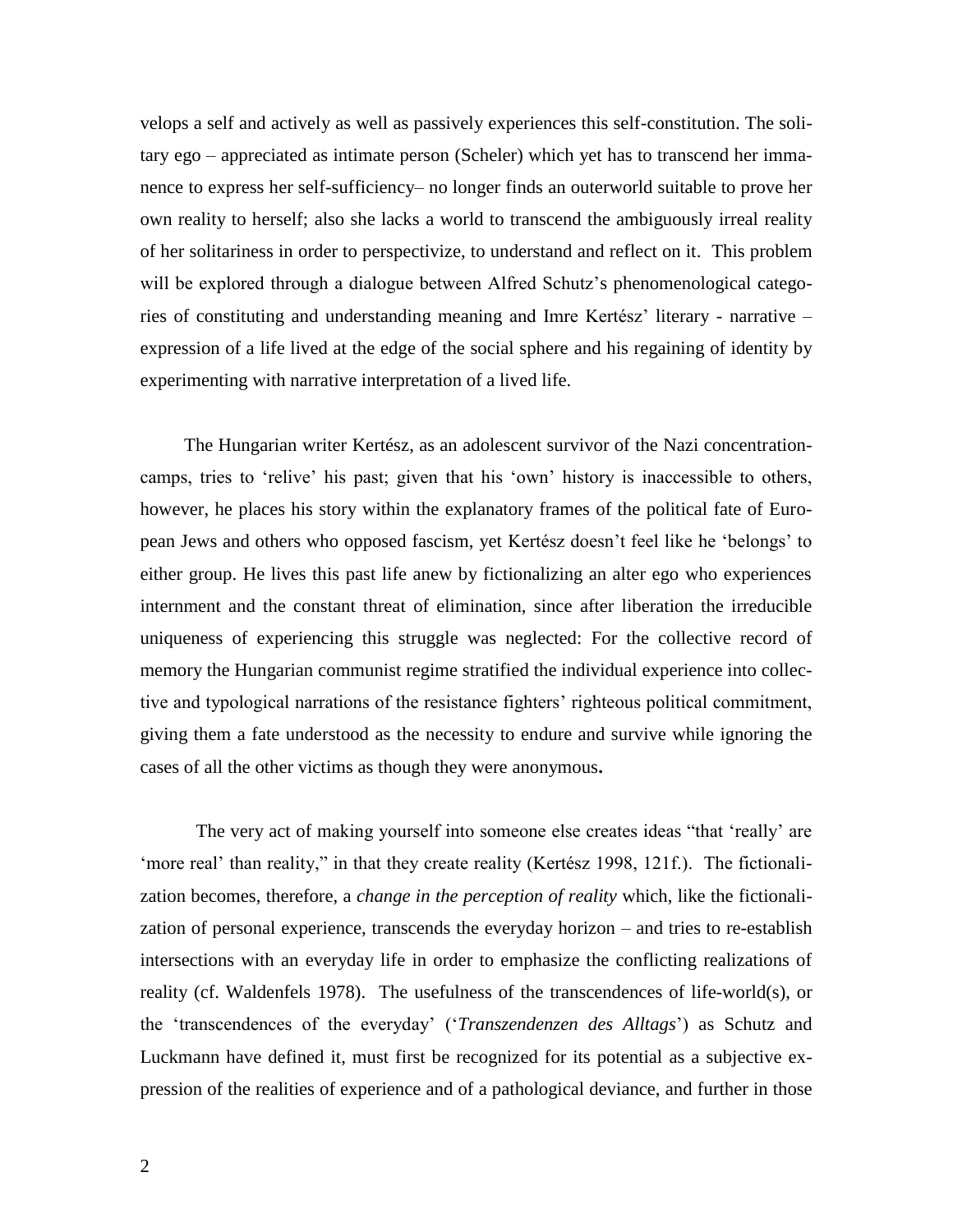extreme situations where understanding fails in the face of a social reality, and where failure itself becomes a reality on the edge of experience in the sense of meaningful configuration and not only as pathological delusion.

With his poetological account of solitariness and the fateless, Kertész not only exemplifies Schutz's solitary Self as constitutive ground for a lifeworld which provides irreducibly real (and finite) provinces of meaning, but also challenges Schutz's implicit ethical notion of constituting meaning by transcending one's solitary experience – not to a common horizon of pragmatic knowledge, but to ways of understanding the nontypified. Narration proves itself to be an attempt to win the upper hand; it becomes a refugee's backwards glance, disdainful and lucid. (cf. Kertész 1996, 15)

Highlighting possibilities for the transcendence of the social life-world in favor of an individual, rational life with its subjective meaning and its relevance is not only a task for comprehensive analysis with adequately constructed frameworks,<sup>1</sup> but also for a phenomenology of experience that searches not just for the essence of meaning in consciousness, but also in the whole of life, in its affective qualities of unfathomable happiness and suffering, and for the threshold between meaning and meaninglessness. Imre Kertész ends his novel *Fateless* with the perspective:

I am here, and I know full well that I have to accept the prize of being allowed to live. I have to continue my uncontinuable life. […] There is no impossibility that cannot be overcome, naturally, and further down the road, I now know, happiness lies in wait for me like an inevitable trap. Even back there, in the shadow of the chimneys, in the breaks, between pains, there was something resembling happiness. Everybody will ask me about the deprivations, the 'terrors of the camps', but for me, the happiness there will always be the most memorable experience, perhaps. Yes, that's what I'll tell them the next time they ask me: about the happiness in those camps. If they ever do ask. And if I don't forget. (Kertész 1996, 190f.)

 $<sup>1</sup>$  As Schutz requires by his methodological postulates of relevance, logical consistency, subjective interpre-</sup> tation, adequacy and rationality (cf. Schutz 1971a and 1972b).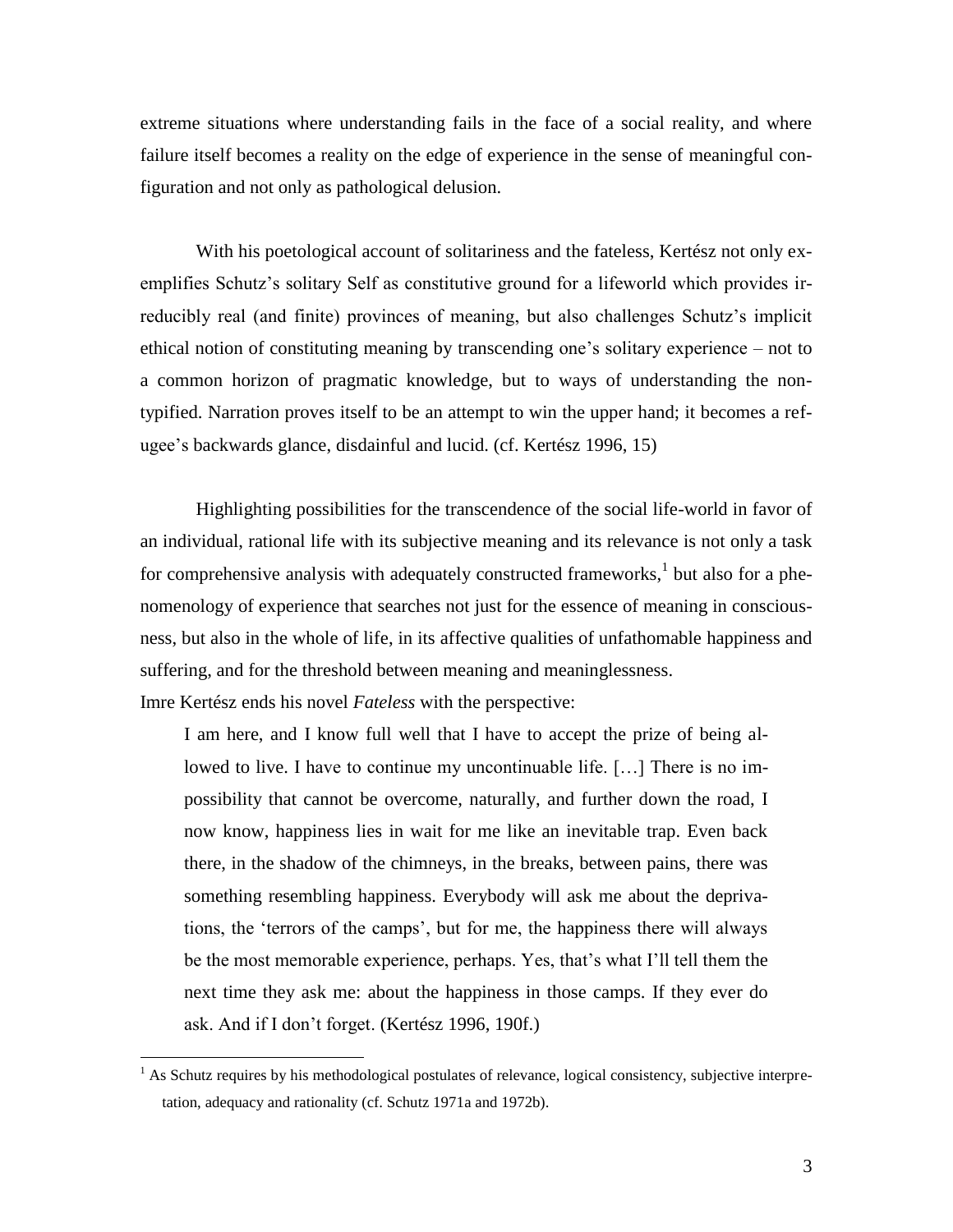This subjectivity, which has been reduced to the memory of a singular solitary self, puts Schultz' categories to the test, if, that is, the demand for an inter-subjective objectivity is part of an anomic fabric of social understanding and if the banal closes itself off from the extraordinary in favor of totality. I will begin with a refinement of Schutz' theory of foreign understanding and experience, in that I will apply it to the experience of limitations between personal and foreign experience, where the problem of foreign experience shows itself to be one of time, or more specifically, a question of the constitution of personal and foreign time-consciousness. This will then be expanded through Kertész' process of memory and autobiographical expression to questions of workable hermeneutics, guidelines for a practice of interpretation. Finally, Schutz' analysis of the transcendence of boundaries in the 'middle' and 'great transcendences' in everyday life, he circumspectively tied to biographical categories of a constitution process of meaning, might offer a *theoretical* starting point for the handling of the fundamental differences within the field of social inter-subjectivity. In the end, this reconstruction aims at a practical extension of the Schutzian theory of the constitution of meaning towards a narrative solution of intertwining social reality with recognizing troublesome formation of identity.

### **Experiencing Limitations: The conflict between personal and foreign Meaning**

Schutz' departure from the 'inner experience' of the solitary ego enjoys a certain amount of plausibility in those exceptional situations where the paramount reality and actual intersubjective constitution of meaning break down, when one finds oneself and can only realize oneself as solitary. The *absolute* inaccessibility of personal experience through a 'you' (or a 'you all'), the situation of a man "who can no longer say 'we'" (Améry), and the exclusion of self from foreign experience (collective experience) can be restated as a *constructive* difference between ego and alter. This difference points to possibilities of transcending closures of meaning and acquiring 'actual foreign understanding.' One can glean at least the pathologies of an objectifying, typologizing and anonymous horizon of social meaning from this difference by means of a progressive analysis of the origins of the layers of foreign and personal meaning.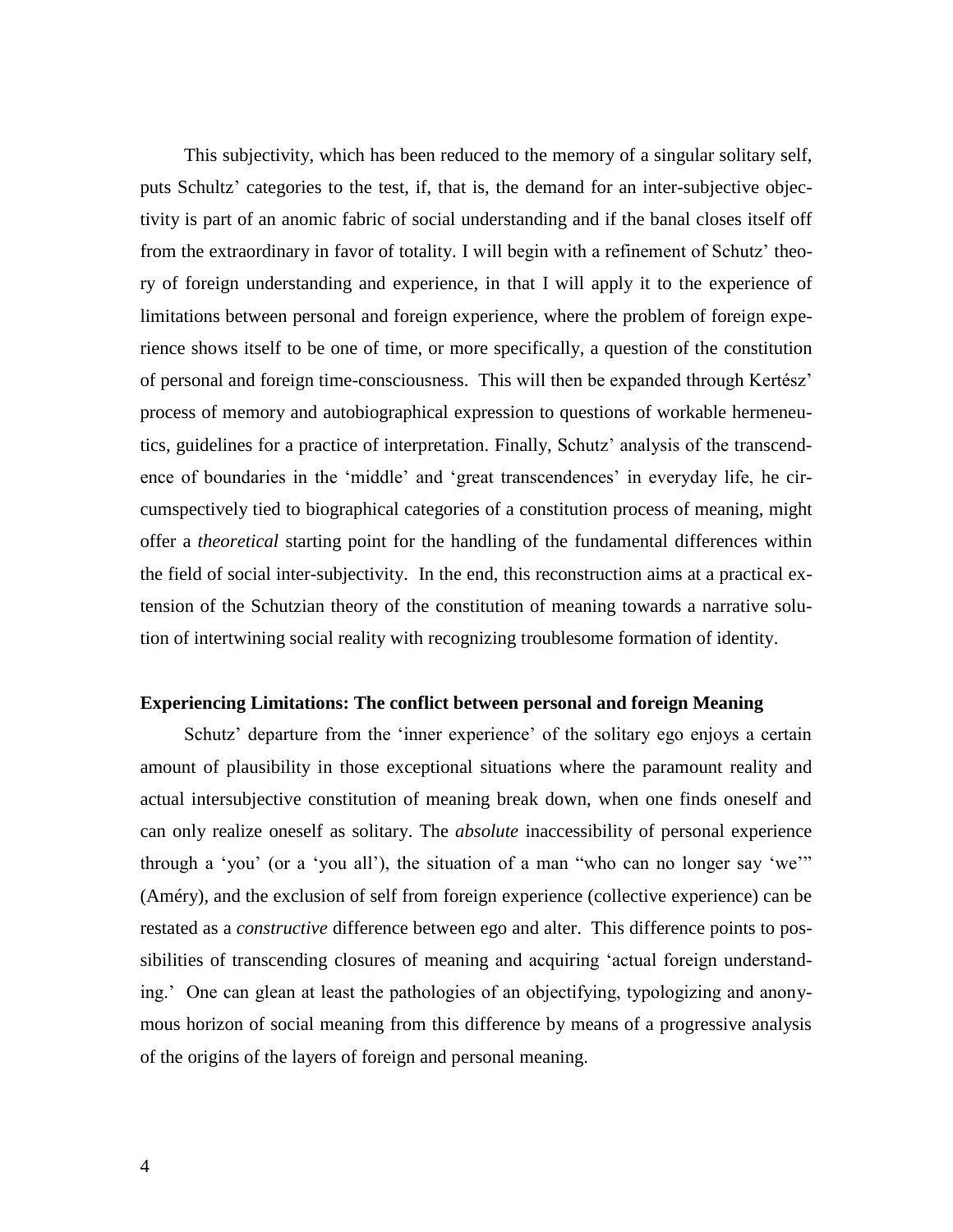Such personal and foreign constructions cannot , however, follow a 'natural attitude' along with the certainty that accompanies the everyday horizons of meaning, in which the anomic 'naturally' folds itself into the order of the normal. Waldenfels writes that the "constructive phenomenology of a natural attitude" forgoes an extramundane standpoint from which one can derive the ultimate criteria for a critique of concrete daily worlds. For Schutz, therefore, the everyday remains a labyrinth without exit or window. There are systems, but no 'court of appeals.'" (Waldenfels 1978, 26). This tension of an extreme constellation must be resolved along those exemplary ways, subjective and solitary reality is displayed and expressed in such situations. 'Intended meaning' is essentially subjective and principally tied to the self-interpretation of experience. "Even the fact that I become aware of the meaning of an experience presupposes that I notice it and 'select it out' from all my other experiences." (Schutz 1972a, 41)

Neither foreign nor personal experience is directly accessible; it can only be indirectly, through signs or signals of the experience. The fulfilment of experience is therefore inaccessible to a 'you' outside of a reclusive, reflexive intentionality which is no longer a part of an inter-subjective *Wirkwelt*. This 'reclusive intentionality' can better be described as the refusal of *direct* expression. In *The Phenomenology of the Social World,*  Schutz points out that the patterns for the interpretation of experience are only useful for self-interpretation when the unknown cannot lead back to the known:

The picture of self-explication […] seems to be at variance with the fact that there are lived experiences which are unique and *sui generis*. […] there are lived experiences which because of the degree of their intimacy cannot be comprehended by the glance of attention. […] This presupposes a reference back to the schemes we have on hand, followed by a 'failure to connect'. This in turn throws the validity of the scheme into question. Whenever a phenomenon turns out to be unexplainable, it means that something is wrong with our scheme. (Schutz 1972a, 84)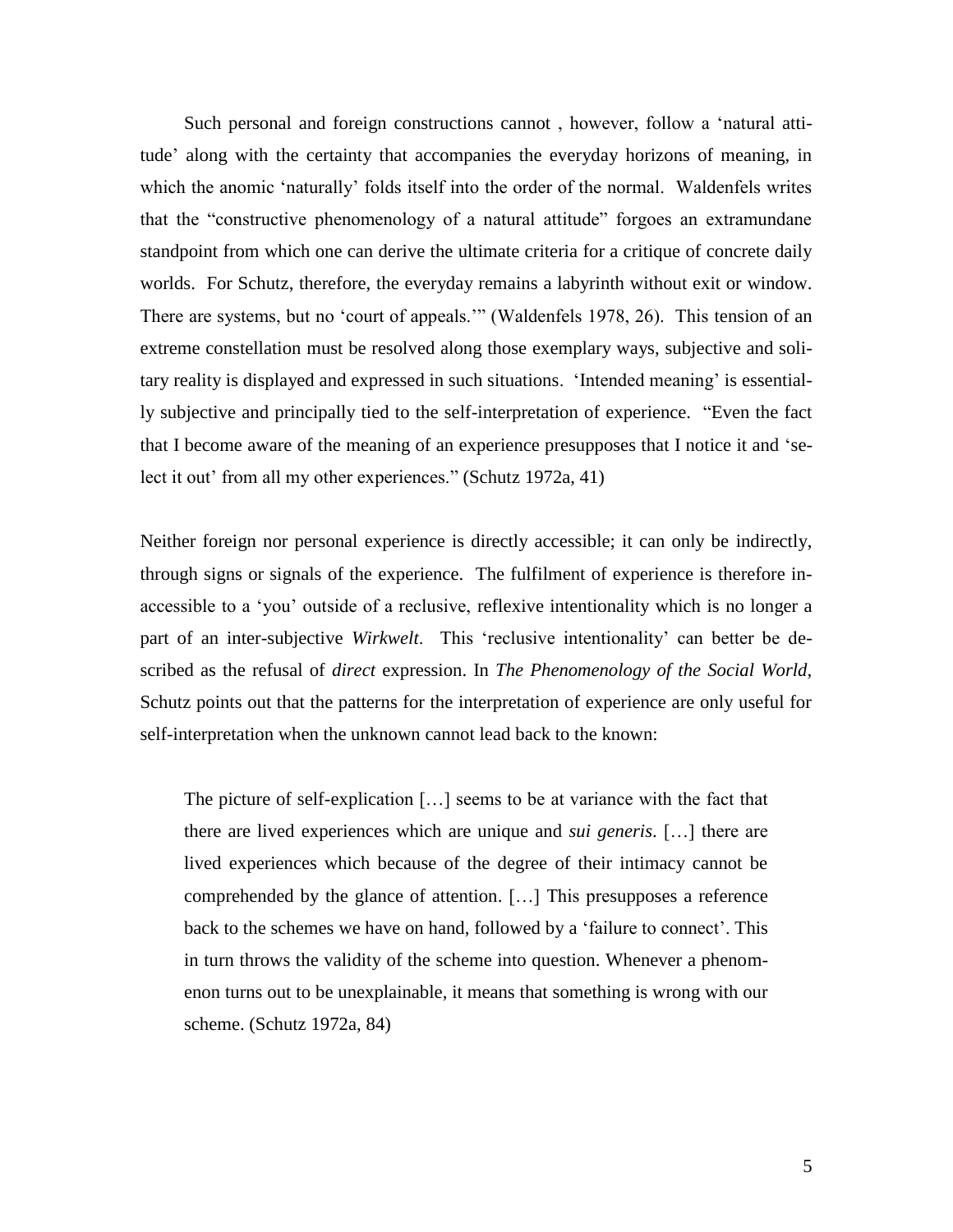And, concerning the criteria by which one seeks out and selects the patterns of meaning for a personal interpretation of an experience, he continues:

Paradoxically it could be said that the lived experience itself decides the scheme into which it is to be ordered, and thus the problem chosen proposes its own solution." (ibid, 85) – and this scheme is constituted in negative experience, in a failure to meet or constitute meaning within the schemes of the natural attitude characteristic of the pragmatic working world, and without relevant types of experience of its own.<sup>2</sup>

Lived experience (*Erlebnis*) retroacts to the schemes that have to interpret it, it constitutes the normative structures and functions of these schemes in a seminal way. This constitution happens latently – as I emphasize, whereas Schutz only touches this aspect of latency. This latency means that as experience gains expression and shapes its own style to become heard and understood, it articulates the frames it only can be recognized by themselves. Subjective meaning must first give rise to its own cohesion and context of meaning (cf. ibid, 188) – in the process of its constitution. This happens through a "change of *attention à la vie,*" through which "something that is taken for granted (is) transform(ed) into something [problematic]," (ibid, 74) and  $-$  one has to add  $-$  finds particular expression, is testified to, in ways and in schemes that overrule those which characterise the interpretative attitudes towards what we take for granted. "Essentially actual experiences" that are bound to a certain temporal point in inner consciousness are, occurring to Schutz, deprived of even reflective access (Schutz 1972a, 52).<sup>3</sup> Such experiences<sup>4</sup> distance themselves from the contextualizing actions of memory and re-membrance.<sup>5</sup>

<sup>&</sup>lt;sup>2</sup> With Gadamer such negative experience is a constitutive motif for the process of experience, where new experiences are not subsumed under typical schemes, but rather become de-typified in order to become an exemplary experience (cf. Gadamer 1975, 335)

<sup>&</sup>lt;sup>3</sup> I would read 'experiences' here as 'lived experience' (*Erleben*) in contrast to experience taken for granted and symbolized in concepts (*Erfahrung*).

<sup>4</sup> Exemplary for Schutz are here moments of embodiment, pain and passion, moods, feelings and affects.

 $<sup>5</sup>$  Kertész illustrates this as he tries to find equivalent sensual experiences to those he realized and typolo-</sup> gized in his immediate surroundings in the camp without the context of a self-supporting working space - for example, he tries to recall the smell of the leather-glove he was beaten with.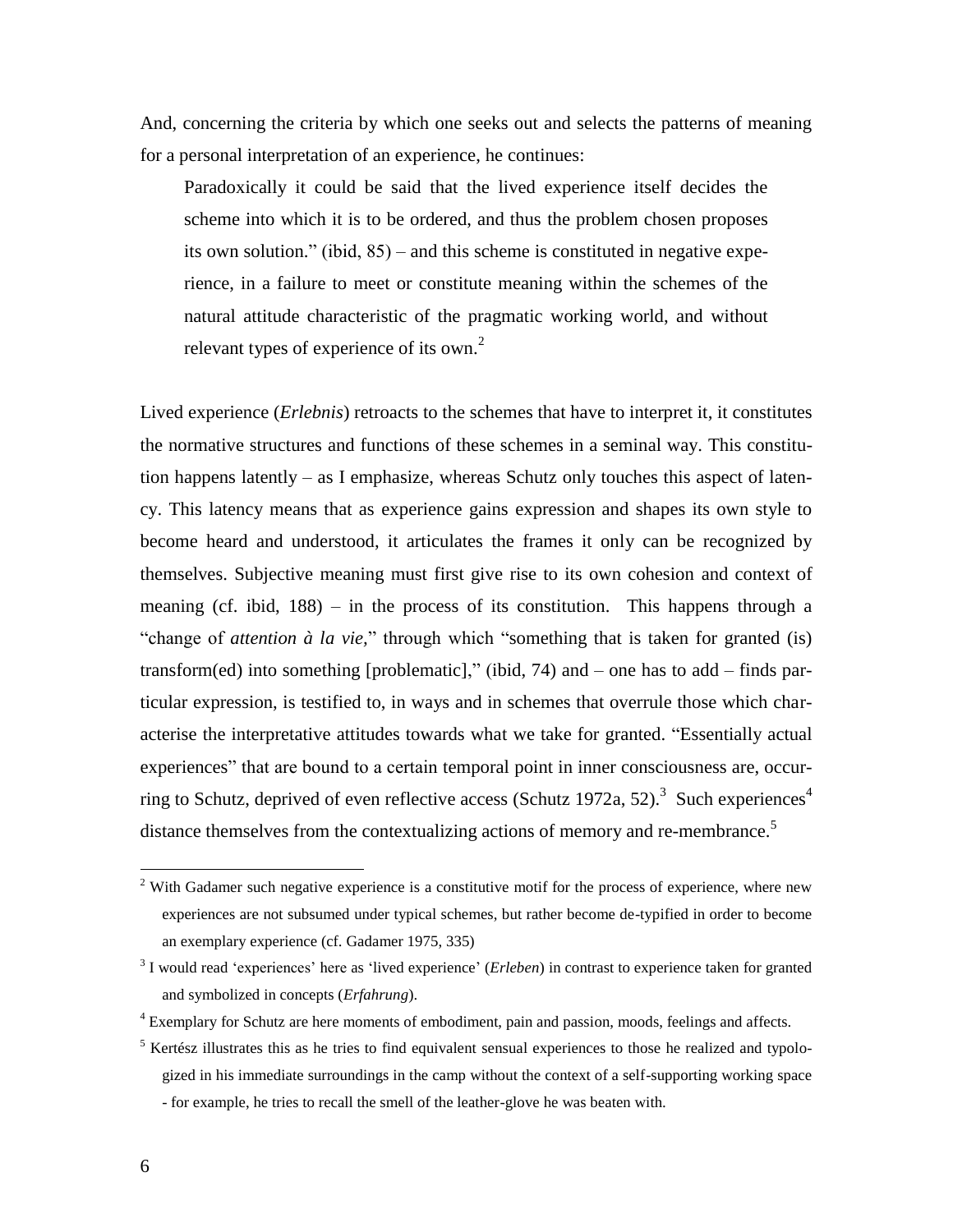Extraordinary experience as a consequence of the social mechanisms of inclusion and exclusion is only briefly broached in *The Phenomenology of the Social World*; however, Schutz treats it as a special case<sup>6</sup> in his two 1944/45 works, the reconstructed *Structures of the Life-World* and the detailed descriptive-phenomenological studies in *The Stranger*  and the *The Homecomer*.<sup>7</sup> A good example of the Schutzian theory of foreign understanding in the framework of his comprehensive sociology is the following section of *The Phenomenology of the Social World*: The grasping of something unknown, of something outside myself as present, is a "a perception which is signitive," for [...] I apprehend the lived experiences of another only through signitive-symbolic representation, regarding either his body or some cultural artefact he has produced as a 'field of expression' for those experiences" (Schutz 1972a, 100). For Schutz, a sign of the Other's intended meaning is to be seen, above all else, in the movements of a foreign body, for the body is an open field for expression, but also the voice, a pictorial or a narrative style are part of such embodiment of expression.

The duration of my foreign and personal experiences differs, but such experiences are in a certain sense simultaneous, insofar as I experience my own actions not only in relation to but in unity with the foreign experience. The duration of the experience of the Other synchronizes, so to speak, the duration of my own experience with his; we are in a world of time, we *age* together, we experience change and alienation in time, a perspectivation of an experience whose interrelationship is anything but self explanatory.

<sup>&</sup>lt;sup>6</sup> See Schutz' short remarks on the constraints of collective experience (life-world): "Furthermore, as just a marginal note, a breaking off, or even just a radical restriction, of the continual confirmation of this character of the world has grave consequences für the normal development of its intersubjectivity. The component of self-evidencies which is the underpinning for the lifeworld to which we are accustomed is, for instance, endangered in solitary confinement, even often demolished. The technique of brainwashing appears very probably to turn this circumstance to good account." (Schutz/Luckmann 1974, 68).

 $<sup>7</sup>$  The boundaries of foreign-understanding are denoted in the following characterizations: "the homecomer"</sup> is not the same man who left. He is neither the same for himself nor for those who await his return." (Schutz 1945: 375). As a homecomer he finds himself within a world he no longer belongs to.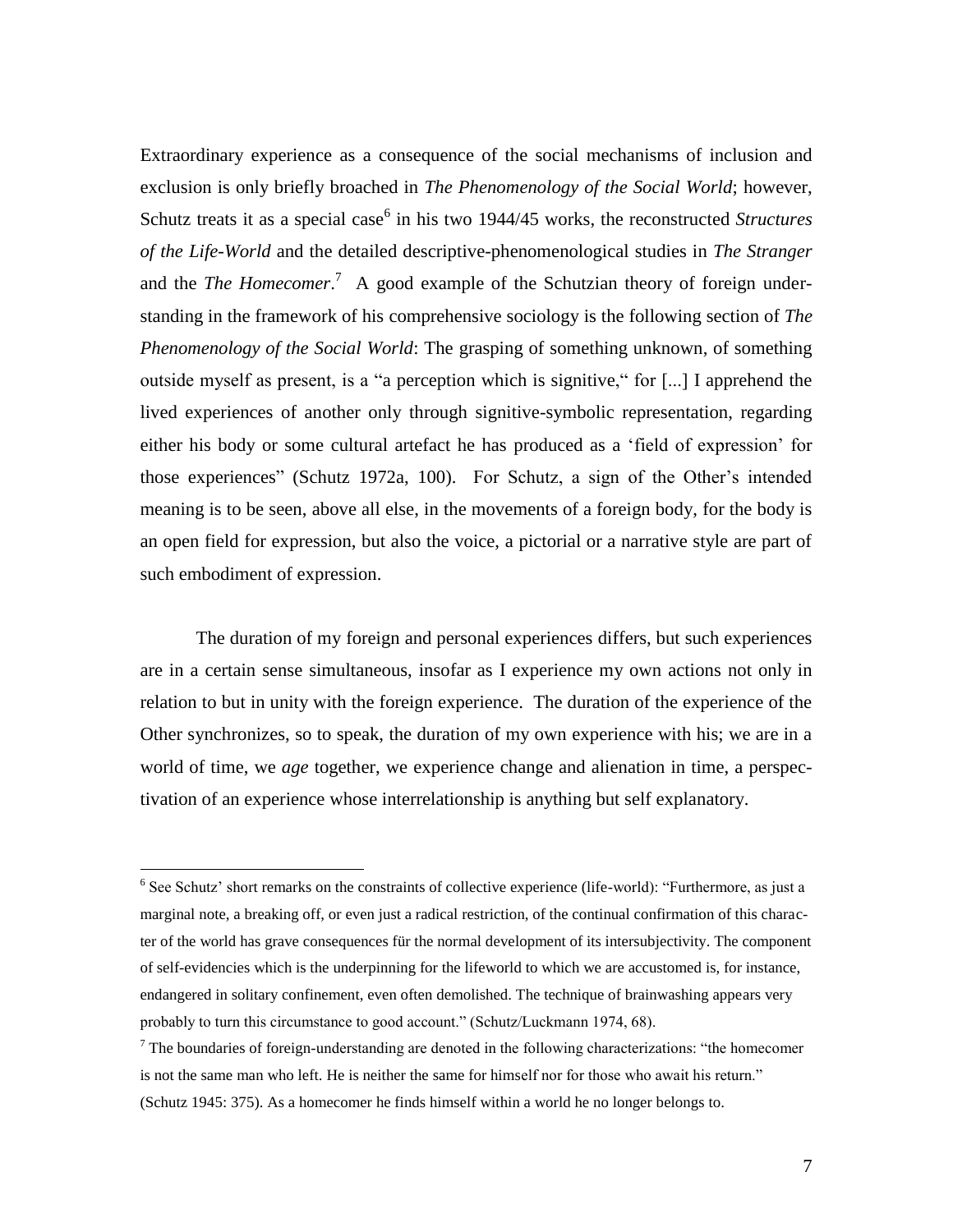However, it is in Schutz**' '**unity of a synchronously consummated event of meaning**'** that the difference between expression and its ways to a fulfilment of meaning in interpretatively transcending it is lost; and with this, the enrichment, redefinition and change of meaning. As such, constitution of meaning itself is schematized, particularly the individual differences that protect and ultimately ensure the safety of the 'intimate personality' from being misinterpreted by the world, others and socially constructed foreign meaning. Schutz' definition of expressive acts highlights this difficulty:

By an 'expressive' action we mean one in which the actor seeks to project outward the contents of his consciousness, whether to *retain* the latter for his own use later on (as in the case of an entry in a diary) or to communicate them to others. (Schutz 1972a, 116; my italics, A.H.)

For me, it comes down to the '*retaining*' that Schutz lays out in all its varying subjective forms. He writes: "Expressive acts are always genuine communicative acts which have as their goal their own interpretation, be that through the self or the Other" (ibid, 117). In light of this "explanatory communication", one must take something or other as given; but if one no longer needs to question it, why is a personal analysis of singular experience even necessary? This is the very problem inherent in trying to understand testimonies that deprive themselves of the synchronized unity of a mutual horizon. Schutz himself did not attempt to define this more precisely.

Schutz takes as his starting point the simultaneity of a genuinely foreign understanding of a continuously existent space-time in which concepts of action are possible; the possibility of foreign understanding is based on a strong concept of activity, where intention and its realization follow each other immediately without any instances of 'inner passivity', without an epoché of retraction where individual expressions and their individual projections in a possible future activity are shaped. Yet, it is right in the latter, that the subjective act of remembering the past – a past no longer to be enacted in uninterrupted constancy and in immediate reactions – intervenes in the unreal and fictive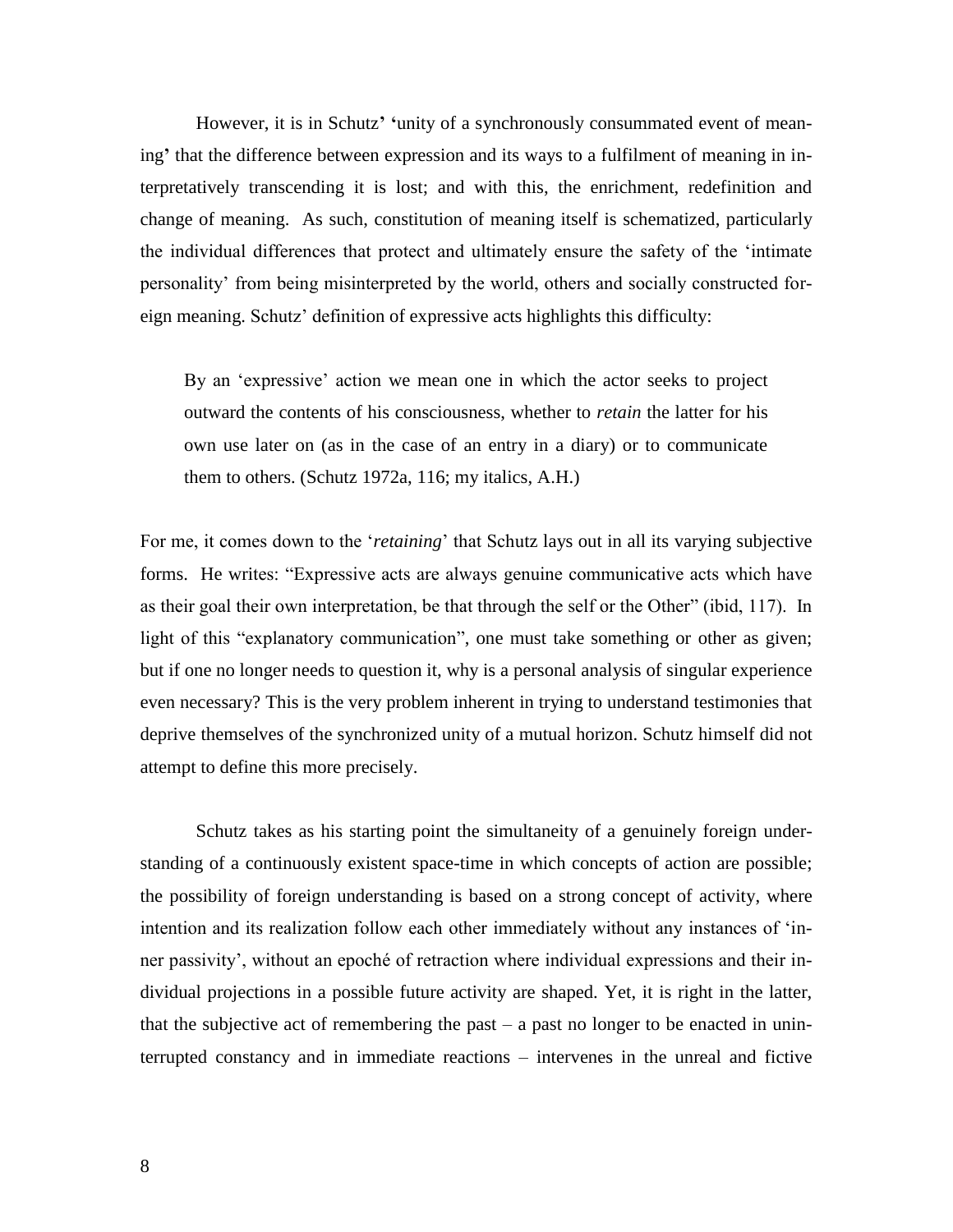mood that attempts the impossible: "Absurdly, it demands that the irreversible be turned around, that the event be undone" (Améry 1980, 68).

# **The** '**Foreign Understanding of the Self**' – **Kertész**' **Fictionalization of subjective Reality**

Kertész gives voice to the interpretation of foreign experiences through the life of György Köves, the alter ego of Kertész' own memories. It is his *alter Ego* – not himself – that can no longer confirm his identity, which first finds expression through differing strategies of comprehensive interpretation. "I could" he writes, "imagine such a character's language, being and world of ideas as fiction, but [I] was no longer identical with it" (Kertész 2006, 78f.)

Who is Kertész writing for? First and foremost he is writing for himself: having lived through the failed Hungarian Revolution of 1956, the beginning of the communist Kadar-system, having taken the decision to become a writer, only for his novel *Fateless*  to be rejected by the censors and he himself denounced for a defeatist representation of historic incidents and denounced for mental instability. For a person who had endured all this, writing meant to live, to not collaborate and lose yourself (oneself) in a language that is defined by social types. It meant to withdraw from society as a 'private man,' to become invisible and forgotten, to be without public life. The 'returned stranger' (no longer a 'homecomer') from Buchenwald and Birkenau in 1945 was not just a stranger, an Other; he was *no one*! Neither Jew nor communist resistance fighter, he was a survivor, or merely that which his social world saw. He, however, wrote: "in order to not appear to be what I am" (Kertész 1999b, 77).<sup>8</sup> Kertész' typologies run counter to the pragmatic conclusions of daily life, in that his reflections on the experienced life exist within their own reality of individual experience. This, in turn, stems from his own bracketing of the 'natural attitude' in the construction of narrative meaning.

<sup>8</sup> All citations from Kertész – except his novel *Fateless* – are direct translations from the German edition of his works.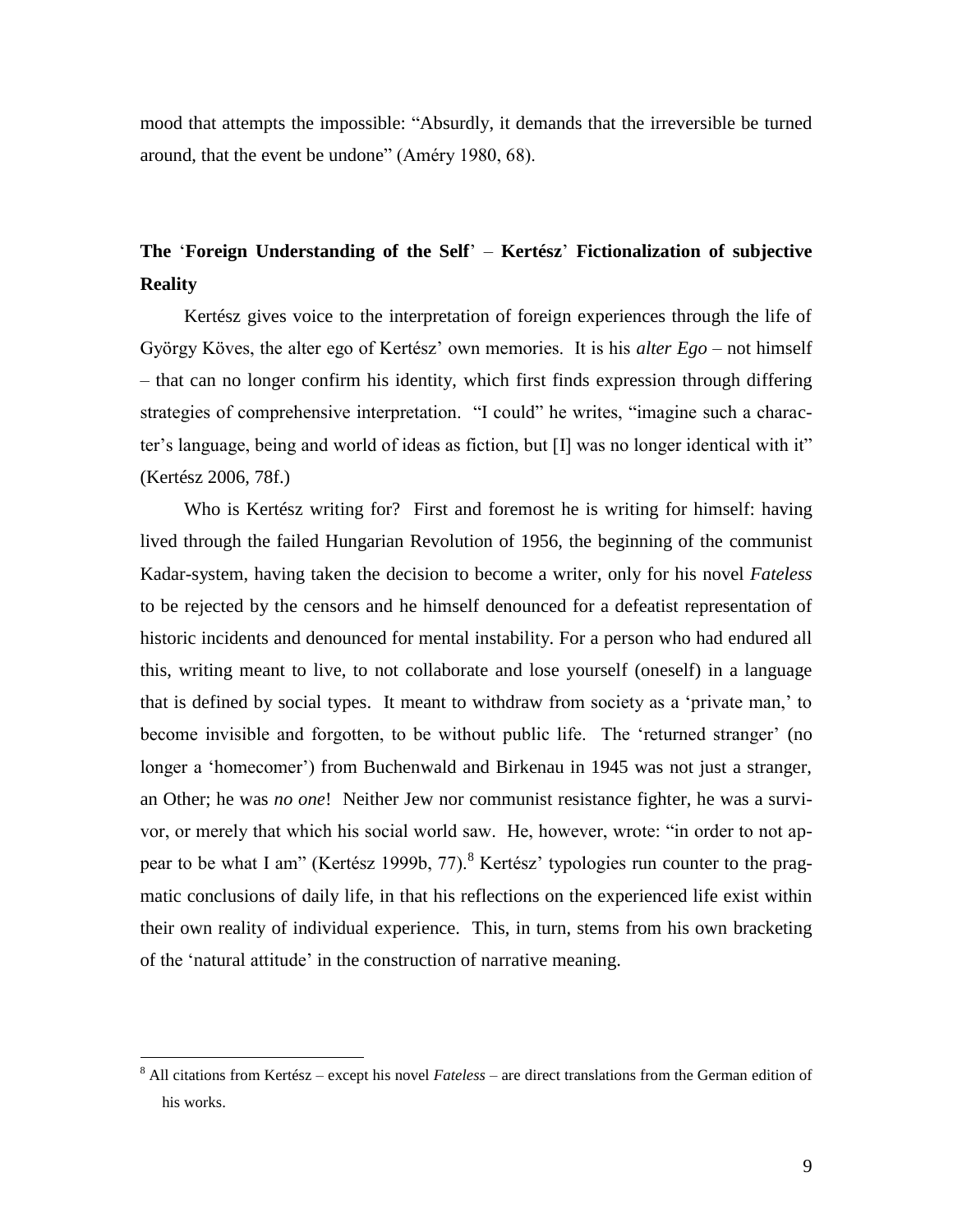Kertész speaks of the "feeling of the untenable life," the feeling of foreignness" that "has its roots in our reality, in the reality of our human situation […] that life suddenly assumes the picture, the form, or more precisely, the formlessness of the most complete uncertainty, so that I can am no longer sure of its reality. I am gripped by a total mistrust of the experiences that portray themselves through my senses as reality, especially of my own 'real' existence, and the existence of my surroundings, an existence […] that is bound to my life and that of my surrounds by only the thinnest of threads, and this thread is my mind, and nothing else. (Kertész 1999b, 82ff.)

Kertész's aim is to understand not only how one can appropriate and assimilate reality, but how one can form reality through determination? This is fatelessness, the non-tragic without the illusion of a 'teleological plan of freedom' which, in the end, will strike back on the integrity of suffering a fate in gaining an exemplary experience from it (cf. Kertész 1999a, 77). To own a fate would mean, first of all, to have freedom of choice and to believe, even in failure, in that tragic situation where freedom holds no promise of success, but where everything seems possible in a positive sense because even death and the end have substance and meaning, that freedom is ultimately possible. The functional system and the 'functional man'<sup>9</sup>, a consequence of social 'typologizing,' however, stand in opposition to this, as they functionalize this very freedom of displaying what this "experience of reality as self-imposed determination" means for my own subjective experience.

The loneliness that arises from *suffering* the world leads, together with the *fear* of personal loss and the *doubt* that accompanies it, to a break with apparent reality. Kertész himself takes his fateless man out of an inter-subjective world, with its illusions of indi-

<sup>&</sup>lt;sup>9</sup> "[T]he hero of a tragedy is the creator and cause of his own downfall. The man today only conforms. [...] The reality of a functional man is a pseudo-reality, a life-replacing life […]. Indeed, his life is mostly a tragic process or error, but without the necessary tragic consequences, or a tragic consequence without the necessary tragic 'back story' since the consequences were not inflicted through the personal lawfulness of character and action, but rather through the desire for balance in the social order. This is absurd for the individual. […] No one lives his own reality that way, only his function without the existential experience of his life, without his own fate. This could mean the subject of work for him." (ibid, 8f.)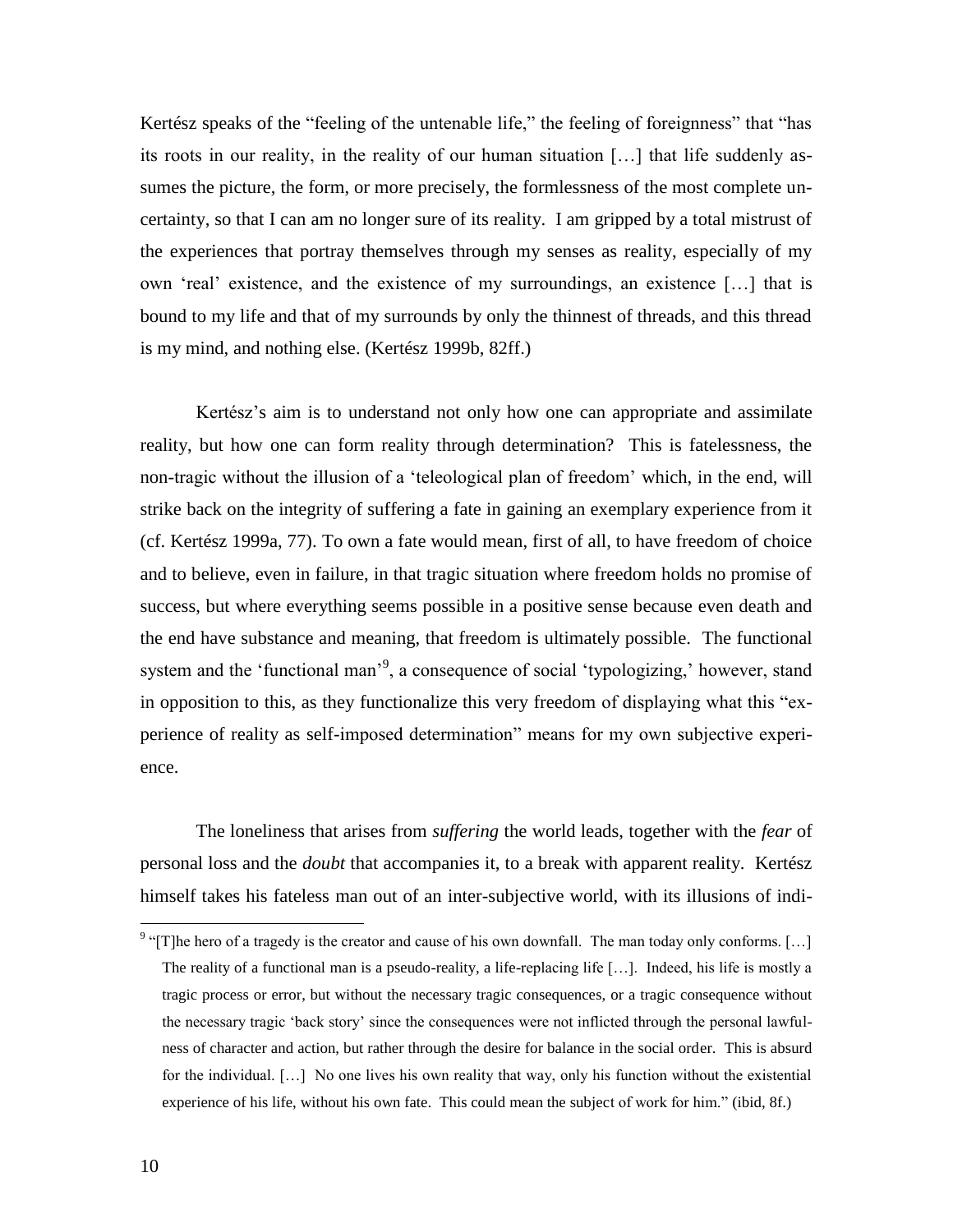viduality and progressive development; he is, as a consequence, a functional element in the totalitarian closure of reality, his own object of description, separate from the first person perspective capable of of intentional projection. Writing and imagination create – unlike pure autobiographical memories of the finished past – a piece of the world that transcends this (our) piece of the world in the involuntarily memorized flow of time.

The fateless man is a self-propelled, changing perspective, not an active hero. He loses the fixed point of his own perspective in the world, a fact that shows itself in his ongoing identification with foreign experiences. In the beginning this seems to be embodied naively in the figure of György Köves, but it develops, in the course of the tale, a dynamic of understanding, of the flow of his inner, reflexive personal time, in which the reciprocity of a lack of understanding culminates in doubting the goal of a meaningful and understandable end of the experienced event. Yet this perspective of the 'other than myself' wins symbols for his experience of doubting reality; doubt of the authenticity of experience becomes the basis for a possible reality, of a reality in absurdity that shows its resistance in that very absurdity.

The possibility for a 'normal world,' whose experience could somehow be valid in the cosmos of the camps, is negated with every new step into the functionality of the machinery of selection and annihilation. Adapting the ego to the world is no exchange between the ego and the world, just the breaking of the ego by the world. György Köves experiences as naively as the child that he is, as a man with trust in the world who, until the moment of his deportation, could not believe in the camps. And every one of his explanations for an ever increasing improbable normality fails, deceives him or is a foreign meaning that assumes the perspective of the selection officers and affects his own personal, objective view of itself.<sup>10</sup>

<sup>&</sup>lt;sup>10</sup> "I was incredibly surprised because I saw for the first time in my life – at least from close – real prisoners, in striped suits … the round hats of the guards. I immediately backed off to get by. […] Their faces were also not inspiring confidence: pulled back ears, lunging noses, deep set, tiny eyes that craftily glared. Actually, they looked like Jews in every respect. I found them suspicious and completely outlandish" (Kertész 1998, 89).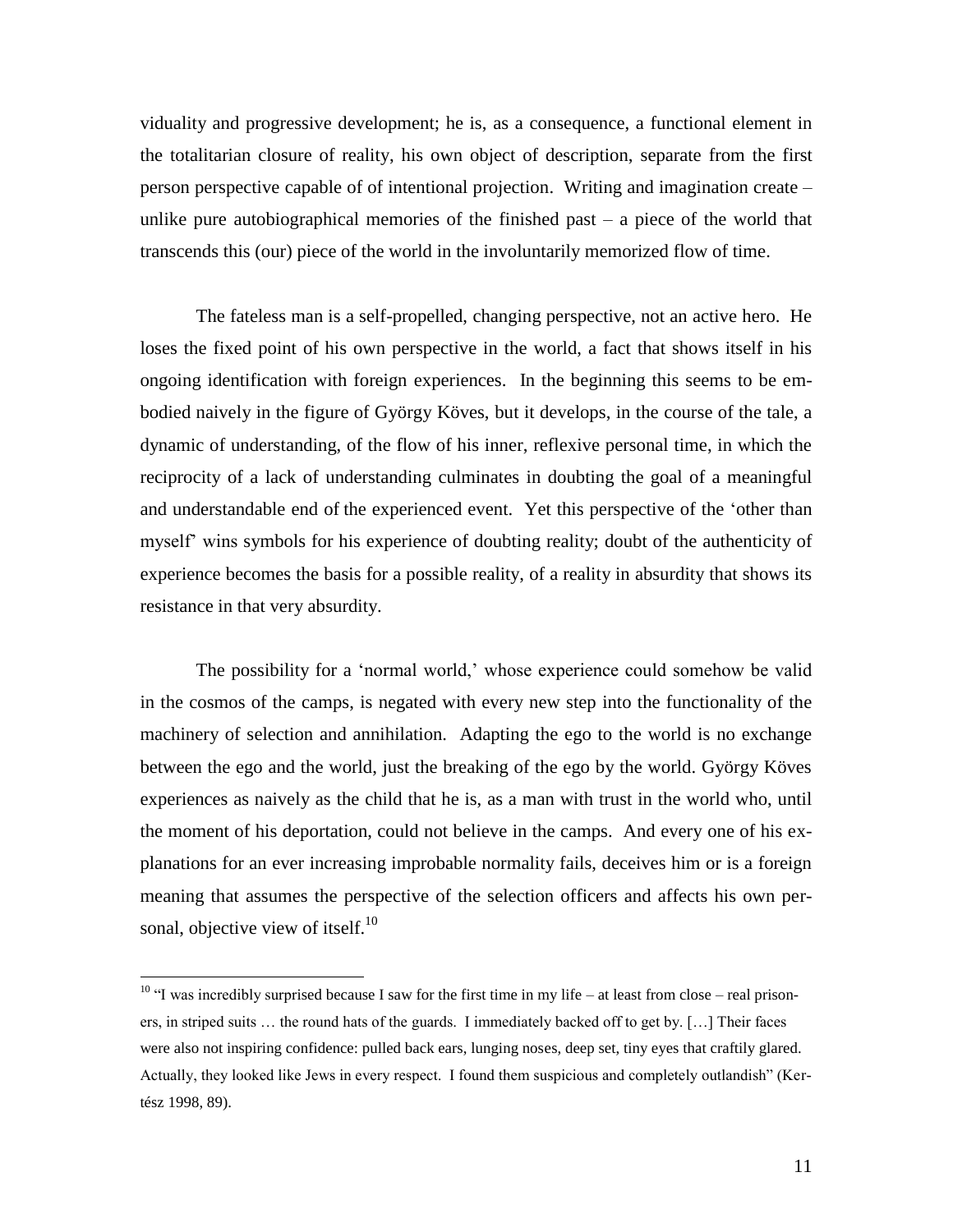Two things happen within the techniques of narrative construction, or in Kertész' case, narrative composition which gives raise to various readings of the shattered reality: the first person 'narrating ego' recalls the memories of himself as alter ego, and he reflects the experience of his alter ego, always pending between different levels of perspectives: both an observer bracketing any previous knowledge (as György Köves does not have any common knowledge of what is awaiting him), as participating observer and as observing participant. He does not subjectify the objective self on the level of experience, but introduces modes of distancing on the narrative level and indicates these break lines in a growing awareness of the possibilities fictionalizing opens towards a grasp on reality. The narrator or the narration do not portray the ego himself, but rather the automatism – the only portrayable thing to be objectified – in which the self is lost, and from which it must withdraw (cf. Kertész 1999a, 139).

This narrative perspective remembering a view taken in a personal diary forces the reader, as a kind of alter ego himself, to participate in this chronological successiveness, forces him to participate in experiencing this mechanism of the totalitarian world. It is not possible to enjoy a play at a distance where one does not know one's role, in which one loses one's fate as a hero in a tragedy, a fate that gives life meaning. One must go through and experience the cluelessness of immediacy again. Yet once this is experienced, time fully and successively unfolds, so that the tale does not shatter with the singularity of the experience.

What does this mean for the act of remembering? Kertész writes in *Dossier K.* that , the experience of the death camps becomes a general human experience where I come across the universality of experience" (Kertész 2006, 78). He comes across the universality, but not the standardization, he comes across the *universality of possibility* as an exceptional and anomalous existence (cf. ibid 80). The ambiguity of the reality of writing, of the reality in writing, is whether or not only facts and the possibility horizon are an objective reality for the imaginary. The imperative of facts becomes contingent, for they are arbitrary. "It could be different," they say and produce, at least in thought,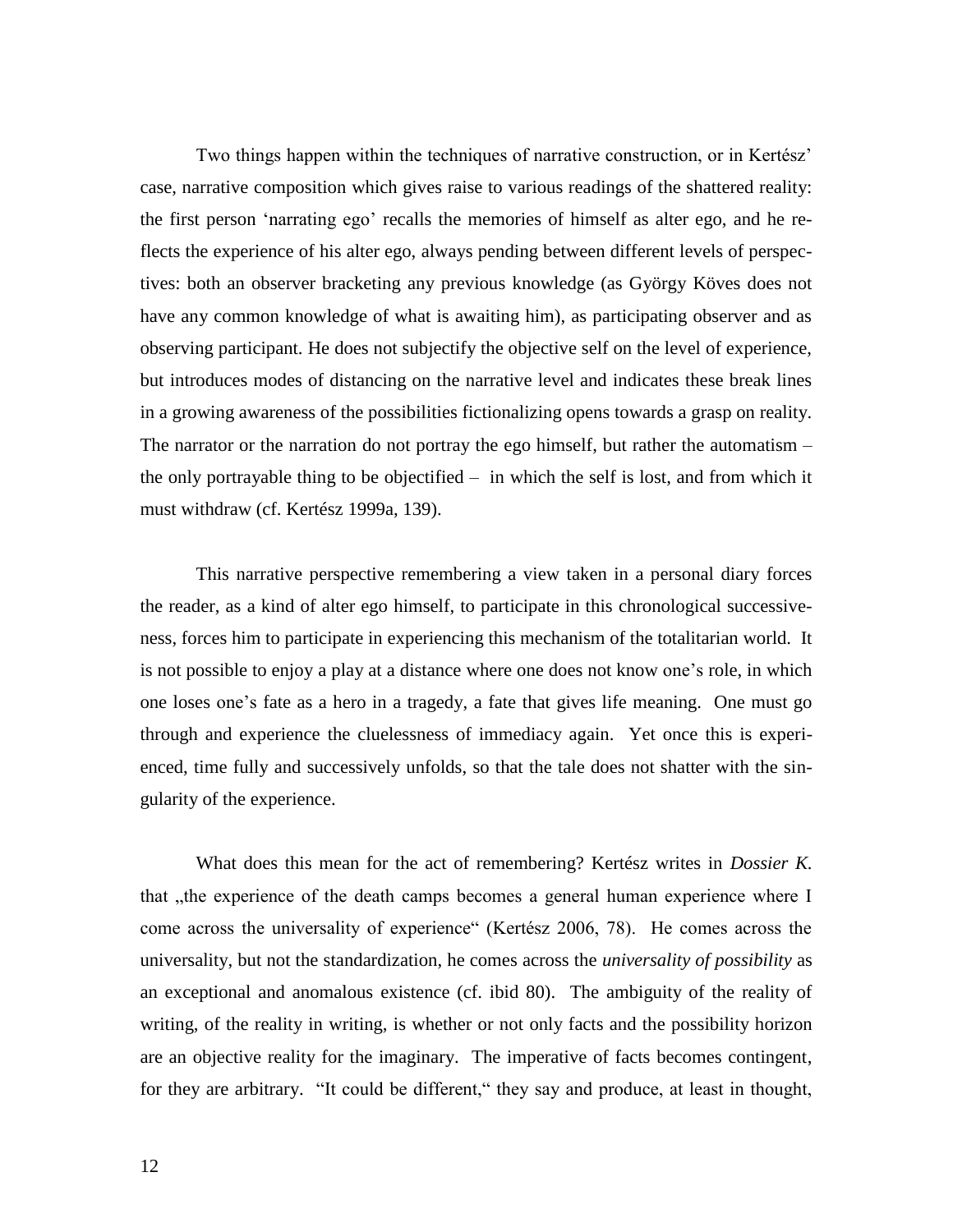the form of possibility, an objection as subjective resistance of thought and fantasy, but without pathos as it is to be dealt with: in acting, yet foremost in remembering, writing and for us: in reading.

The reality of writing becomes that worldly reality in which subjective and solitary (re)experience, and finally life, become possible: Life gains the possibility of transcending closed provinces of reality and meaning. The perspective of subjective reality constitutes remembered experience from the beginning into a linear path of knowledge, a perspective that refrains from cutting down opinions and morally classifying the world, especially into the categories of victim and perpetrator. György Köves is no victim – the recounted "atrocities" do not befall him, he does not provoke them in contact and confrontations with others, he creates them, rather, by simply being there, by taking part.

Yet, the meaning of this individual existence resists not only foreign interpretation, but also operational understanding, for "understanding means in reality something like: 'to take possession of' (otherwise it wouldn't be important). Is there a kind of understanding I don't want to possess, with which I don't want to empower myself? For example: when I give myself up to a narrative and stumble into an ambush and am taken prisoner [...] Isn't my life that kind of story? How could I put this kind of story into words?" (Kertész 1999a, 71) As a narrative reality, individual experience becomes the trigger for the constitution of meaning and a motif for the doubting of meanings taken for granted by the social world, of the momentum of a self-maintaining rationality.

Returning to Schutz, I would like to address the , border regions' or 'thresholds' (*Grenzbereiche*) of his theory of *lifeworld*,<sup>11</sup> to not only experience, but to express and put into words the transcendences of lifeworld in order to expand the theory, to show the

<sup>&</sup>lt;sup>11</sup> Unfortunately, this last chapter – *Grenzen der Erfahrung und Grenüberschreitungen: Verständigung in der Lebenswelt* – is not contained in the English edition of *Structures of the Lifeworld*. Thus, I will cite and refer to these texts from the German edition of *Strukturen der Lebenswelt* (Schutz/Luckmann 2003).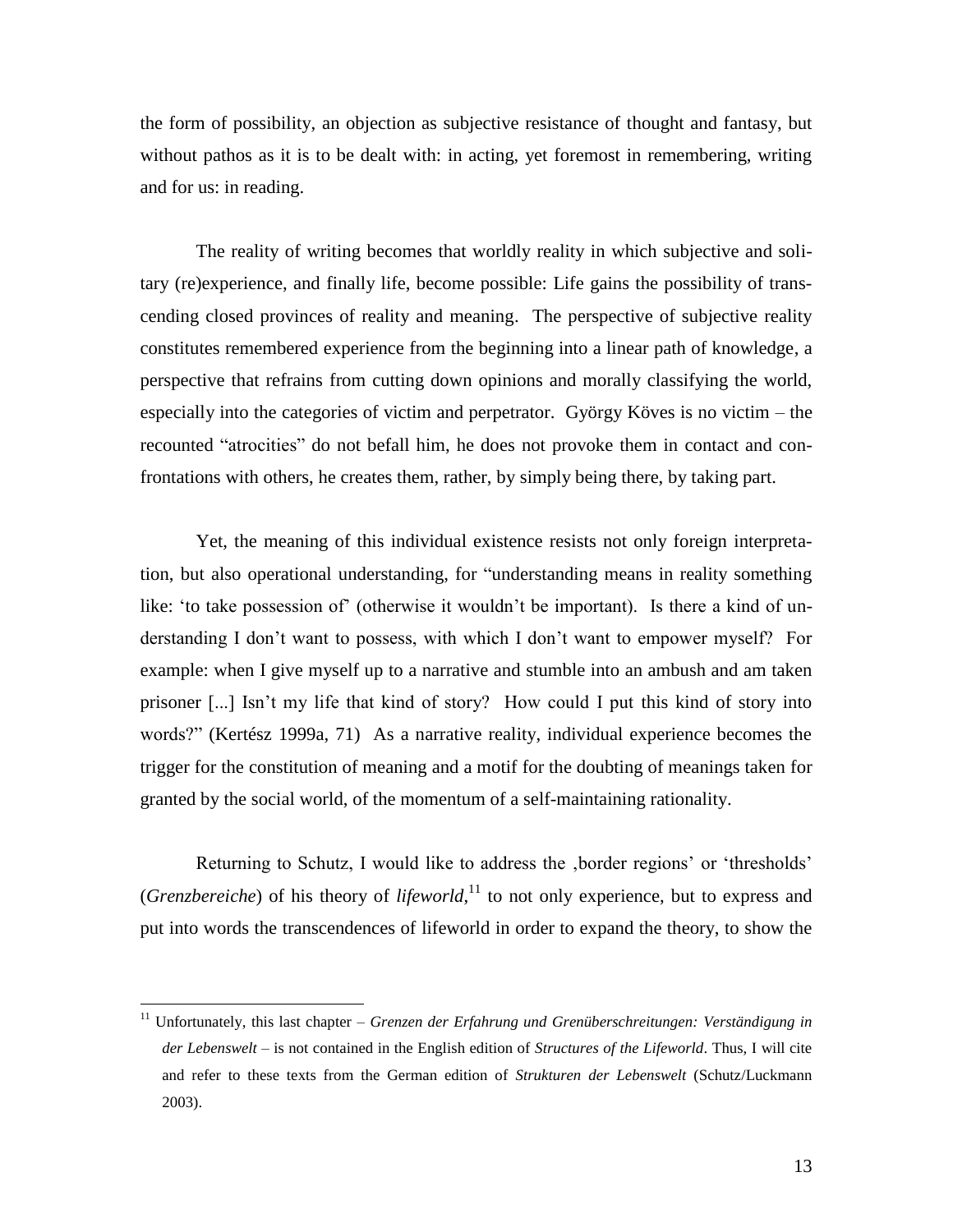fulfilment of a transformative understanding of the lifeworld(s) in *hermeneutics of transcendence*.

### **Deconstruction and Reconstuction of the Social World**

The transcendence of subjective meaning, its embeddedness in social categories of meaning and their limitations is neither the outflow of transcendental constitution of meaning, nor is it inevitably the 'functioning' of trans-individual, pragmatic and mundane structures of typologized meaning typologies. In fact, it opens a structure of foreign understanding: this is the structure of a private, completely subjective stratification of meaning construction and the processes of communication in its *symbolic*, fragmentary expression. As such, the transcendence of symbols as a medium withdraws from the dichotomies of outward-inward, physical-psychic and personal-foreign (cf. Schutz/Luckmann 2003, 593); symbols open the distance of space and time for transcendences.

Schutz writes in the *Structures of the Life-World* that "self-explanatory assumptions about the conditions of experience, (but also) the limits of action and the borders of life constitute every piece of background information that one might call 'knowledge of transcendence'." (Schutz/Luckmann 2003, 593) Yet, this 'knowledge of transcendence' is not 'simply' given. It expresses itself, rather, in the forms of transcendence that must be attained, held tightly and conveyed as a plurality and difference in the structures and coherence of life, and transformed through the appropriation of symbols into a personal context of expression.

These symbols receive their potency, as we saw in Kertész' works, when they do not refer to an experience in synchronicity, but when the time dimension of experience and remembering – which first must be constituted in a subjective space of experience – define the distance between any intended meaning and a world. Symbolic difference first makes movement possible between finite provinces of meaning, but it also allows for the transfer of memory and translation processes between them. Provinces of meaning are not born solely through sociality and the social mechanisms of a dictated, outer *lifeworld*,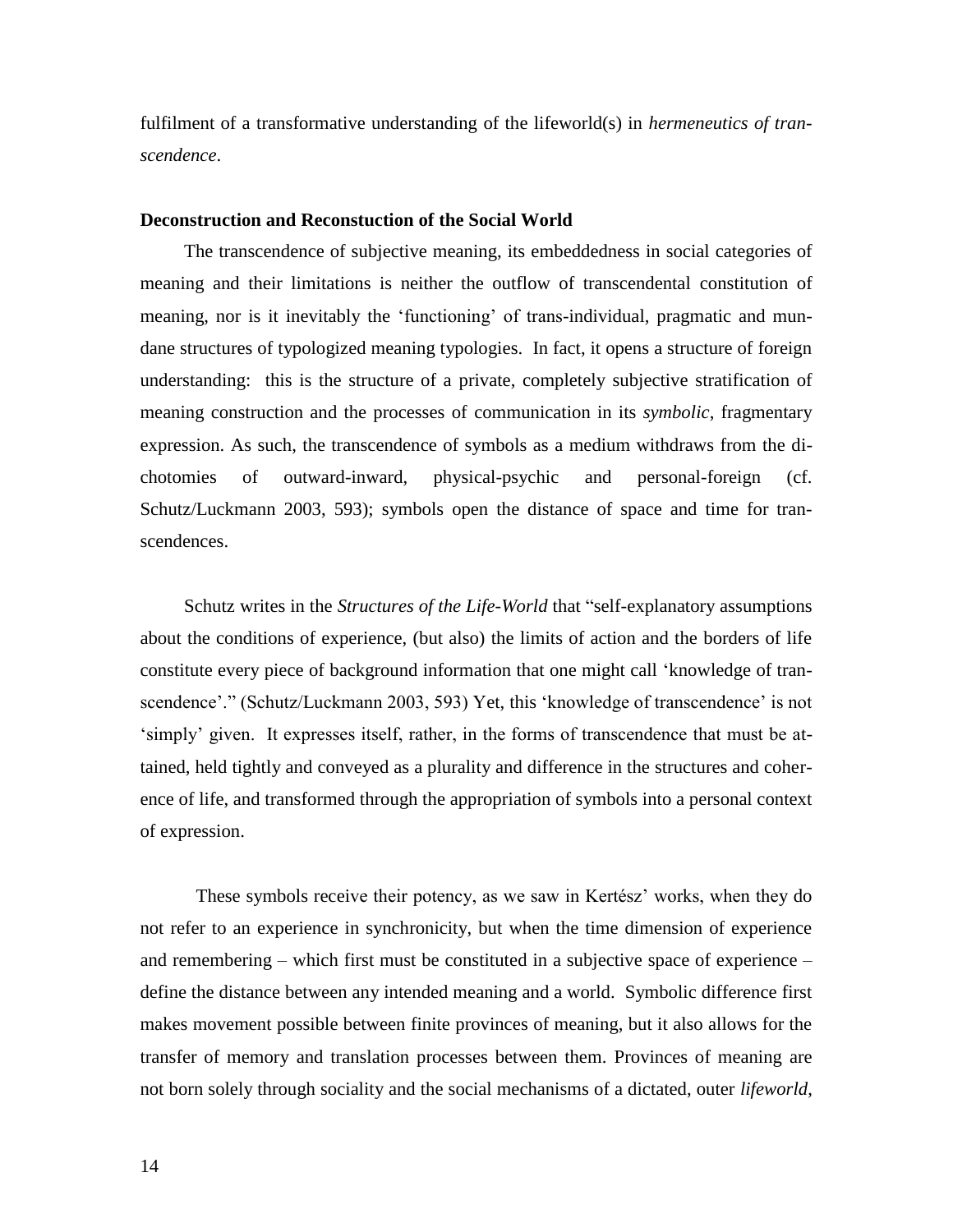they are also initiated spontaneously through *subjective acts*. They are not just the products of acting in accordance with the underlying precepts of public action, but also, according to Schutz, through memory, the area of insurmountable subjectivity where the restraints of memory and closed lifeworlds become porous and passable.

In *Structures of the Life-World*, Schutz distinguishes between the 'small everyday transcendences,' the 'middle transcendences in the encounters with others' and the 'large transcendences between the everyday and other realities.' Knowing the edges of a lifeworld, knowing the borderlines of transcending its closedness in favor of a broader, more open horizon of perspective, is not simply a given, but it is fulfilled in experience in its transcendences. The middle and large transcendences stand, in my opinion, in a reciprocal exchange: expecially in cases where 'reality' is more strongly bound to the subjective alignment and analysis of meaning than Schutz articulates it. In this sense, I see both of these areas not as separate, but rather as being united in a mutual dynamic of meaning constitution.

The limits of lived – immediate – experience are set with experiencing the passing of time: that I once did not exist and that I will no longer be, that my fellow men age with me, that they will die before me, that I have *memories* of the past and a view of the future – even of a time after my life: I recall my memories, experience myself in changing perspectives and have to find ways to express these as mine, giving rise to fulfilled transcendences in action and expression out of the finiteness of these experiences.

Finiteness and its references to transcendences *connect* and *isolate* me from others. For Schutz, the experience of transcendence is the basis for a distinction between ego and alter; it can be attributed to the achievements of consciousness, in which the ego's sphere of authenticity, which classifies ego and alter ego, builds and stratifies meaning and constructions of meaning (cf. Schutz/Luckmann 2003, 594). Everything that appears as a given leads to something else, to memory, expectations, fantasy, and can be see as a shift in attention. No experience is self-contained, for it can become questionable with distance; there is no evidence of other dimensions of experience or reality, yet it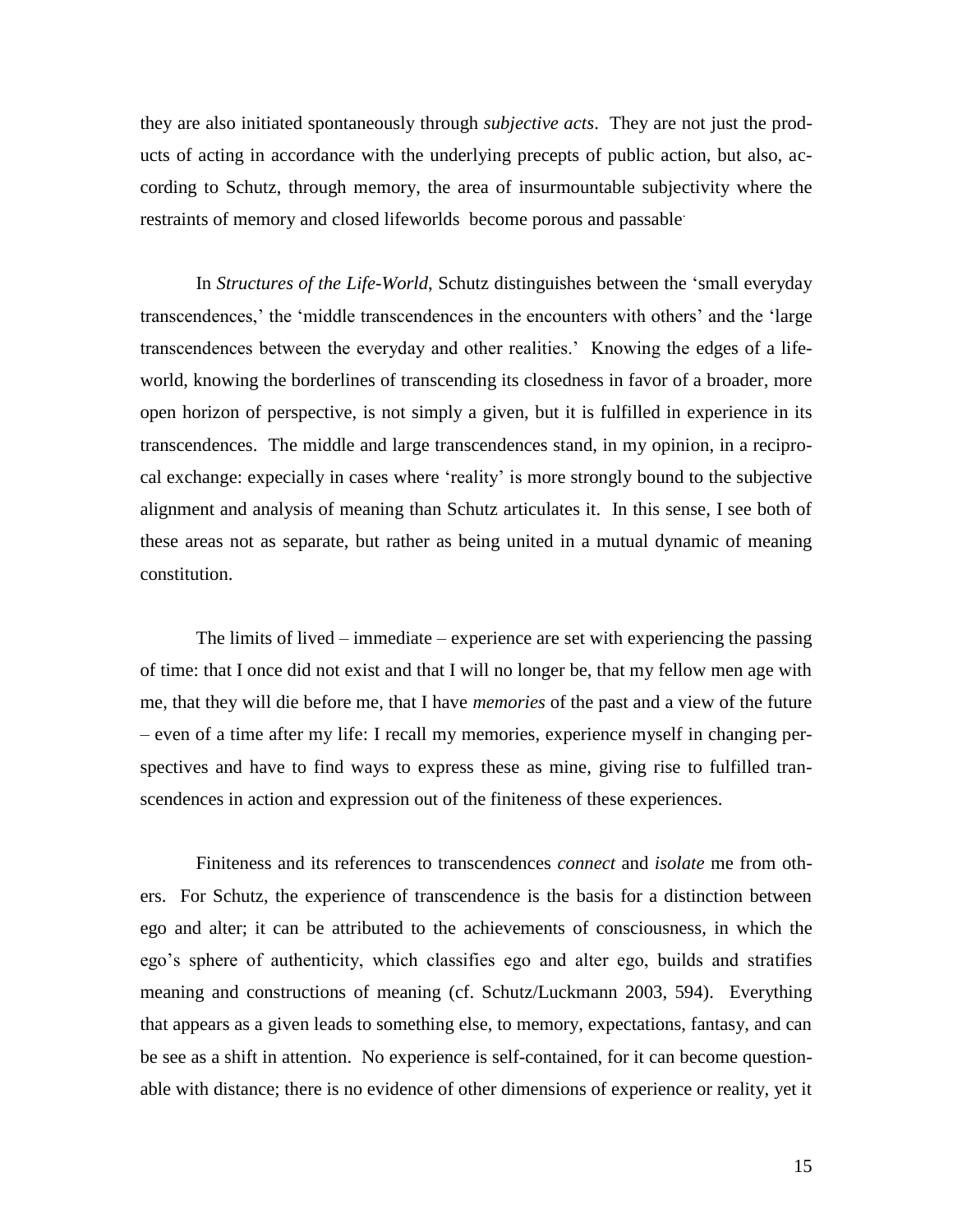can become alien nevertheless. This is how the limits we meet in life appear to us, "as moveable and misplaceable"(Schütz/Luckmann 2003, 591), as constraints and limitations from outside that only unlock negative knowledge. They are, however, transcendable limitations that border on other possible positive experiences.

They must open themselves in a prospective time and prove themselves to be a reality of experience. This experience must first constitute itself in the **'**hermeneutical mood**'** of ambiguous symbols, which mood is transcendence itself in its own right and logic. The transcendence of limits happens over time, through a dimension of expression in and through which we agree on these limits, or still better, where we arrange them into a horizon of meaning that gives movement to space and time, through memory, narrative and writing **–** regaining an experience that no longer can be simply taken for granted now as it provokes a contrast with an everyday experience as a commodity of the working world.

With this realignment of the Schutzian stratification of transcendences the question is no longer 'how does my experience show itself,' rather it becomes: '*who* expresses himself in the experience, who changes within it and constructs himself into a self, both new and different?' How do forms of expression develop out of the intimate personality that discovers and finds a world of understanding through self-expression, instead of being silenced and concealed through social interaction? The 'who' in question here, is György Köves in his narrated reality. It is in the narrative reconstruction of Kertész' other, recounted self, his recounted ego, that past experiences become meaningful symbols embedded in an individual, and therefore social story, which is itself embedded in the experienced reality of an individual's biography. A comprehensive understanding must answer this expression, accept it and transform it, along with understanding itself. In narrating, constitution and interpretation – understood as interpretation of meaning while narrating – nearly fall into one. Thus, narrating might count as a practice of understanding, though as the structure of narration can get more and more complex, also the reflexivity of interpretation.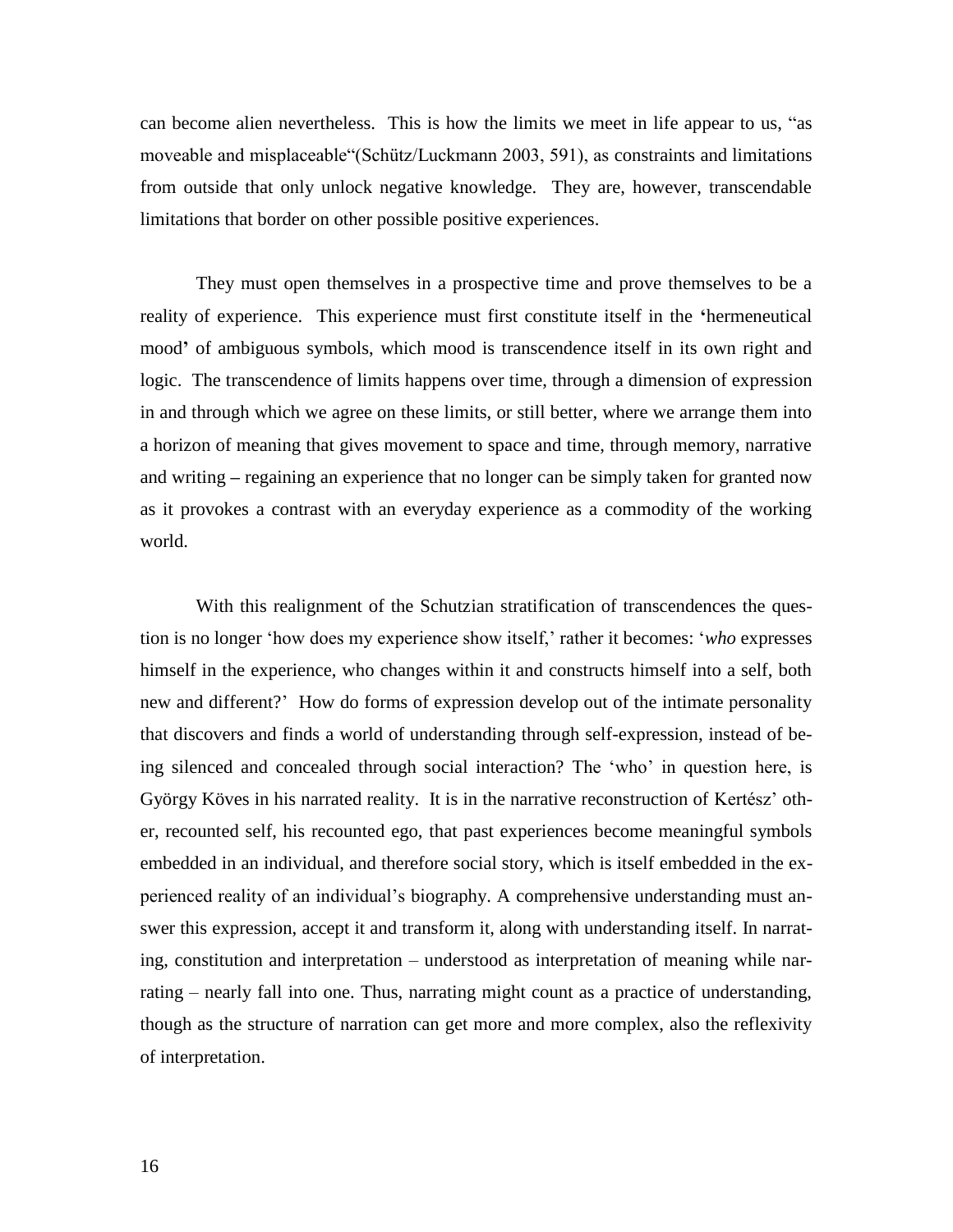For this narrative, yet also biographic issue, Schutz and Luckmann only managed to come to a narrow and perhaps insufficiently nuanced definition of the subjective processes of the exchange of historical world-time and individual life-time.<sup>12</sup> They argue that the categories of biographical expression are not actually categories of inner continuity; they are inter-subjectively defined (Schutz/Luckmann 1974, 56). Yet, they also state that "my situation consists of a story of *my* experience" (ibid, 58). The most important and unique autobiographical aspect, as standardized as it may be, is the progression of the experience of my inner continuity (cf., ibid, 197). This bias might illustrate the hardships of autobiographical memory, trying to testify its meaning in front of and against the passage of time, in front of and against its own experiences neither shared nor for sharing with others, in front of and against those provinces of meaning which exclude this memory.

The biographical articulation of meaning structures constitutes a superordinate experience of time over against the everyday, or everyday life (cf. Schutz/Luckmann 2003, 95). They are not yet in an interchange of objective historical time, collectivelyremembered time and the uniqueness of experience processes; they do not yet provide interconnectedness of experience, which can neither be articulated in intersubjectivetypological, nor in scientific-objective terms. For Schutz and Luckmann, the main focus remains on the social categories of biographical expression, which are particular and predetermined as a part of a relative-natural worldview, and they belong to the typological system that opens into the social structure "in the form of a typical biography" (ibid, 95).

There is, however, a point where biographical 'categories of the self' become important – in the movement away from a comprehensive and cohesive social meaning. "The historicity of the situation is imposed; it is an ontological, general prerequisite of being there. The relative-natural worldview, the social categories of biographical expression that unfold within it, are, in contrast, experienced by the individual as something that must be coped with in the lifeworld. Categories of biographical expression are, therefore,

 $12$  Cf. Srubar (1988, 271). For a life-historical meaning of apresentative relationships see Schutz/Luckmann (2003, 639).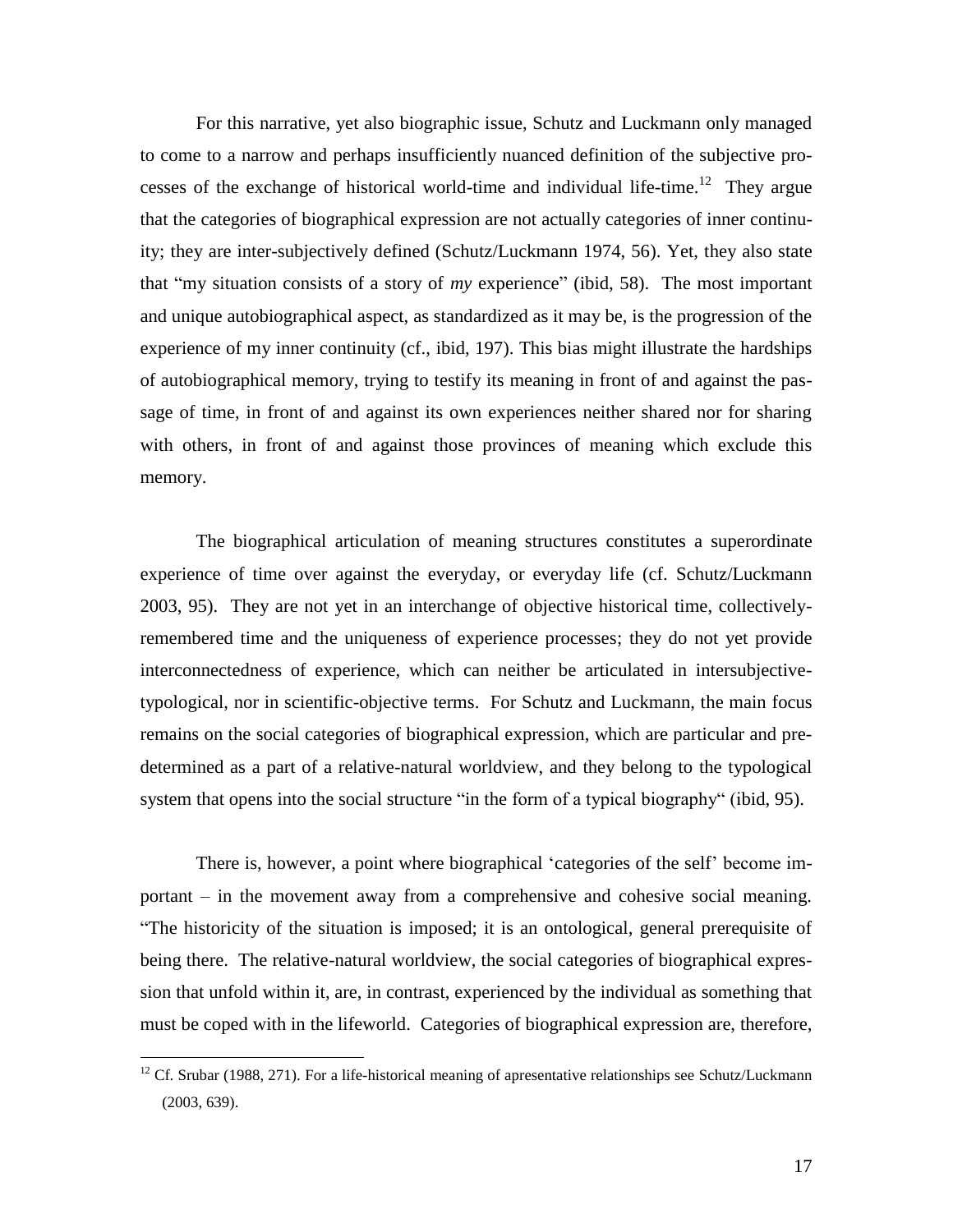not a fundamental prerequisite of the life situation, but rather the possibility for leading a life in the situation itself" (ibid, 94). This possibility allows for the (re)interpretation and change of the situation's contours; lifeworldly structures are put at a distance, creating new room for action, and above all else, room for reflection, wider fields of transcendences.'

It is here that once again one can gain access to a world shared with others: through memory and its mediatisation in the narrative – if effective action is not possible. "I can coordinate the past phases of the conscious life of these Others with past phases of my own conscious life. This means, above all, that in hindsight I can follow along in its inner duration the step-by-step construction of the subjective meaning-contexts under my attention" (ibid., 88). Indeed, world is in the consciousness of a solitary ego, or more precisely, 'the concept of the world' is bracketed off for use in the future; yet at the same time, it contains the ground and the space on and in which we can experience and recognize one another in our biographical testimony as an 'I,' always in a doubtful distance as another. This would mean a comprehensive and attainable transformation of understanding, of ways back and forward into mutual lifeworlds, into worlds of action and interaction.

The fragility of this world is expressed in *Fateless* where we read "that certain statements only achieve meaning in their immanence [in the novel]" and that "values are immanent in novels. Hate, happiness, certain words lose their usual meaning in a novel, in much the same way that one needs bricks to build a cathedral and we, at the end, marvel at the towers and the structure that took shape through them" (Kertész 2006, 96f.). Kertész' poetology of the fictionalization of reality searches for, above all else, *a frame of expression* for the survivor's experience which insists on the uniqueness of his memory in the face of the public interpretation of events – as a testimony which objects to being typologized. Kertész tries, through his fictionalization of memory, to express the survivors**' '**twisted and insane**'** sense of time "for it desires two impossible things: regression into the past and nullification of what happened" into a single expression for these experiences (Améry 1986, 68). Here we are dealing with the vexing problem of how subjec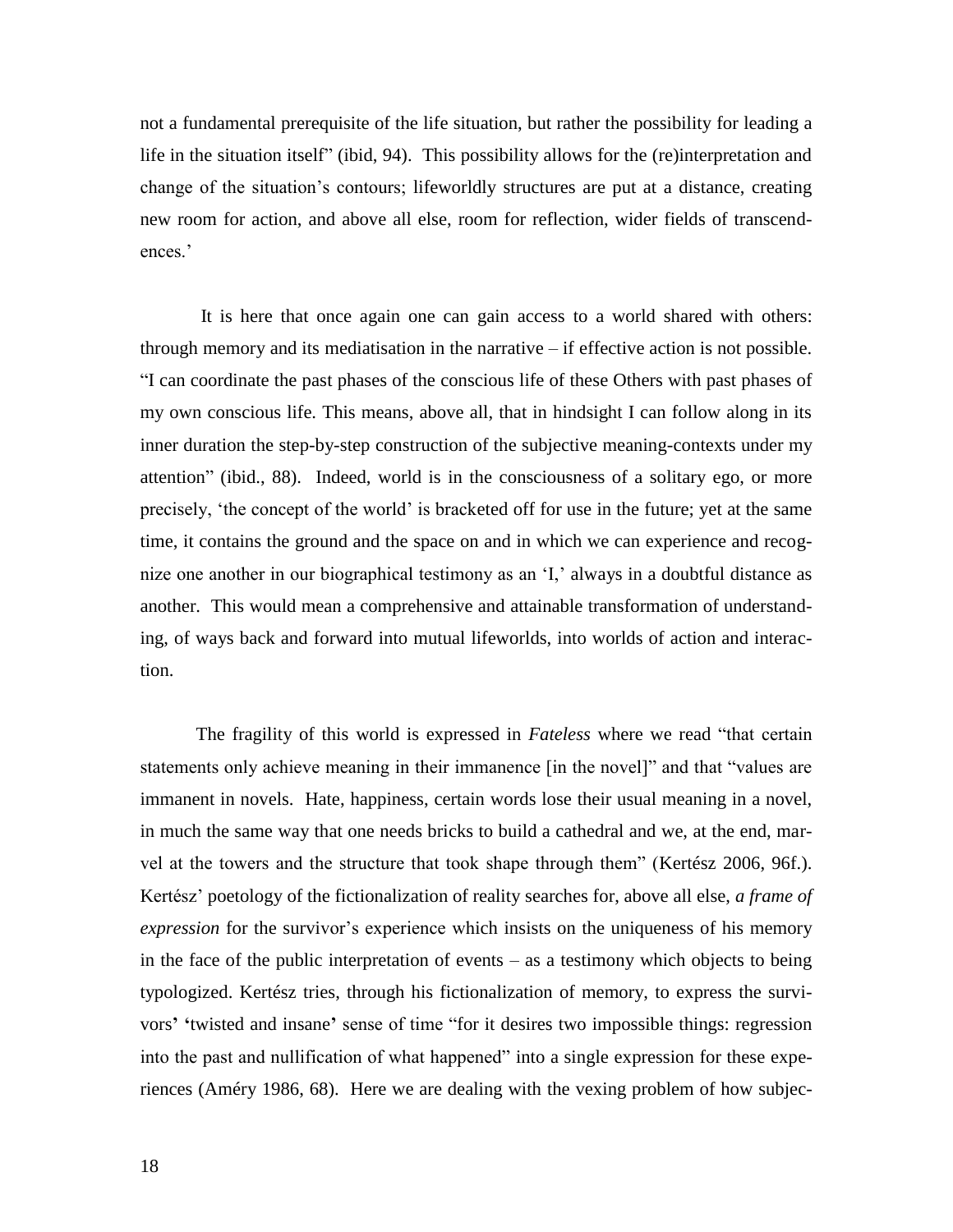tive meaning can be expressed, and of how the foreign interpretations of the everyday make the excluded the object of comprehensive acquisition.

Such a subjective experience never becomes an easily shared collective one, but in transcending the everyday, on the outer reaches of understanding and communication, it shows the Other(s)' worlds in all their intimacy. These worlds should perhaps only be known under the heading of 'strategies which subvert reality' for they must remain the testimonies of individuals in order to refer to that which can only appear as an anomic order of everyday life. In their transcendence of a historical and social scientific definition of understanding and explanation, these worlds testify something that can never become a synchronous present. They remain erratic in the narrative's borrowed horizon of meaning, which almost demands its own limits so that the memory can live on. It demands free passage so that it can perhaps win the freedom of its own (and then also shared) social lifeworld(s) on the borders of a meaning-horizon's experience of inner freedom. We must further define our categories of meaning, the processes of meaning constitution and our understanding of it along with its limitations and in its transcendences by focussing on individual testimonies, their construction in and with time, and a hermeneutic of forms of expression within its character of transcending reality.

#### **References**

- Améry, J. (1980). At the Mind's Limits. Contemplations by a Survivor on Auschwitz and Its Realities. New York: Schocken.
- Gadamer, H.-G. (1965). Wahrheit und Methode. Grundzüge einer philosophischen Hermeneutik. Tübingen: Mohr-Siebeck.
- Hilt, A. (2009). The Anthropological Boundaries of comprehensive Meaning, its Finitudes and Openness: Towards a hermeneutics of Expressivity. *Journal of the British Society for Phenomenology* 40(3), 263– 276.
- Kertész, I. (1996). *Fateless*. London: Vintage.
- Kertész, I. (1999a). *Galeerentagebuch*. Reinbek: Rowohlt.
- Kertész, I. (1999b). *Kaddish für ein nichtgeborenes Kind*. Reinbek: Rowohlt.
- Kertész, I. (1998). *Ich ein anderer*. Reinbek: Rowohlt.
- Kertész, I. (2006). *Dossier K. Eine Ermittlung*. Reinbek: Rowohlt.